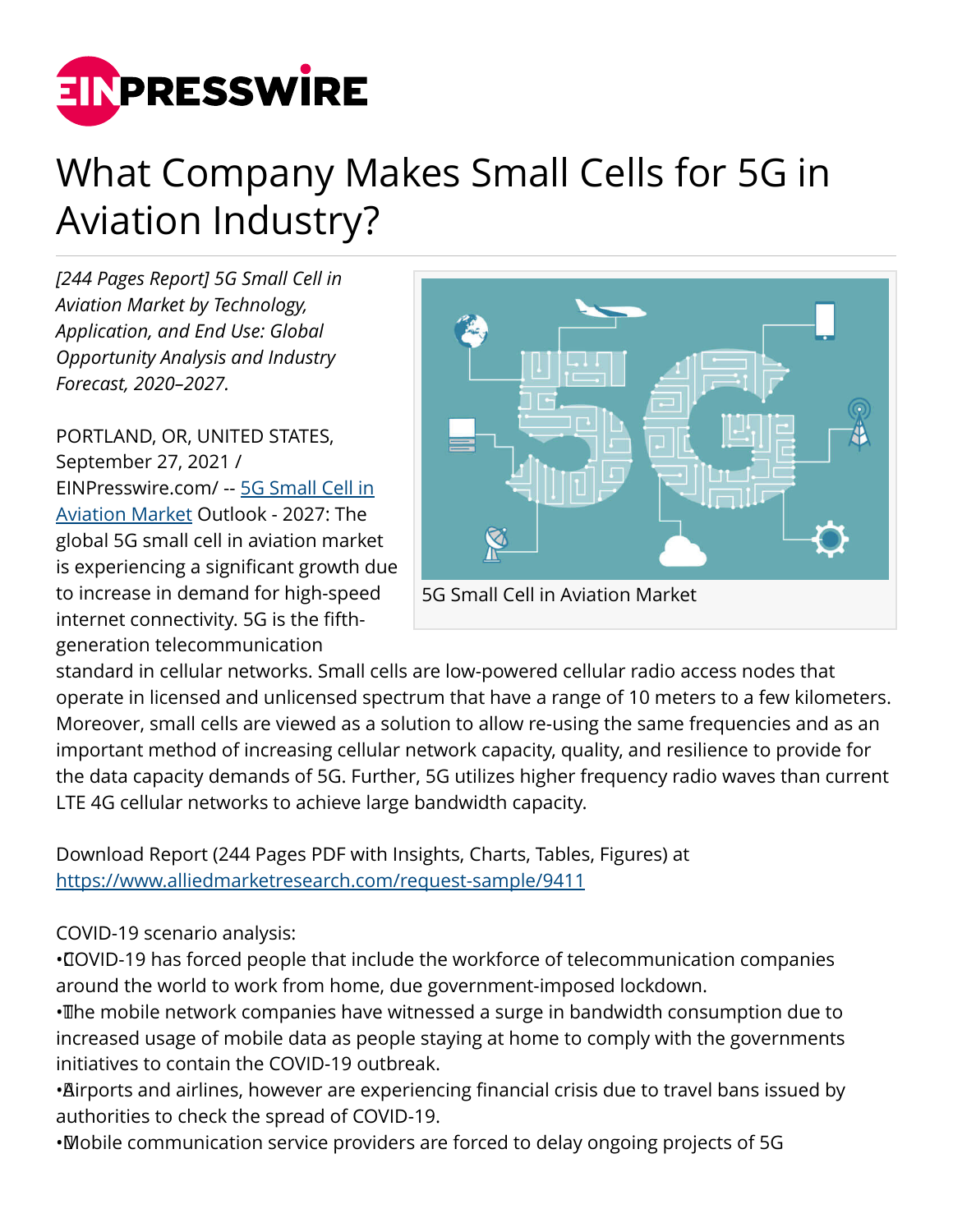infrastructure due to restricted site access and workforce shortage, in the wake of COVID-19 scenario.

• Aviation industry adopting 5G is expected to reap rewards upon the lift of travel restrictions due to increased air passenger traffic.

Top impacting factors: market scenario analysis, trends, drivers and impact analysis

Surge in usage of smart devices & Internet of Things (IoT), increase in demand for fast internet connectivity, and rise in adoption of 5G in aviation industry are the factors that drive the global 5Gsmall cell in aviation market. However, lack of infrastructure and initial installation cost hinder the market growth. On the contrary, potential applications of 5G in AI and real-time augmented reality present new pathways in the industry.

Request for Customization at [https://www.alliedmarketresearch.com/request-for](https://www.alliedmarketresearch.com/request-for-customization/9411)[customization/9411](https://www.alliedmarketresearch.com/request-for-customization/9411)

The global 5G small cell in aviation market trends are as follows:

Adoption of 5G in the aviation industry

Installation of 5G at airports will provide ultra-high-speed internet connectivity to air passengers. Number of airports across the globe are spending heavily to upgrade their existing infrastructure. For instance, in 2020, Picocom, a leading 5G open radio access network (RAN) baseband semiconductor and software firm has selected UltraSoC's (a consumer electronics manufacturer headquartered in Cambridge, UK) hardware-based analytics & monitoring intellectual property (IP) for use in Picocom's upcoming baseband system-on-chip (SoC) for 5G small cells. The UltraSoC IP enables Picocom and its customers to monitor, analyze as well as fine-tune the performance of their systems throughout the whole product lifecycle, starting in the lab for silicon bring-up and software development, through to deployment and in-field optimization. Moreover, Picocom provides open RAN standards-compliant baseband SoCs and carrier-grade software products for 5G small cell infrastructure. Hence, adoption of 5G in aviation industry is expected to boost the global 5G small cell in aviation market.

Schedule a FREE Consultation Call with Our Analysts to Find Solution for Your Business at <https://www.alliedmarketresearch.com/connect-to-analyst/9411>

Key benefits of the report:

• This study presents the analytical depiction of the global 5G small cell in aviation industry along with the current trends and future estimations to determine the imminent investment pockets.

• The report presents information related to key drivers, restraints, and opportunities along with detailed analysis of the global 5G small cell in aviation market share.

• The current market is quantitatively analyzed from 2020 to 2027 to highlight the global 5G